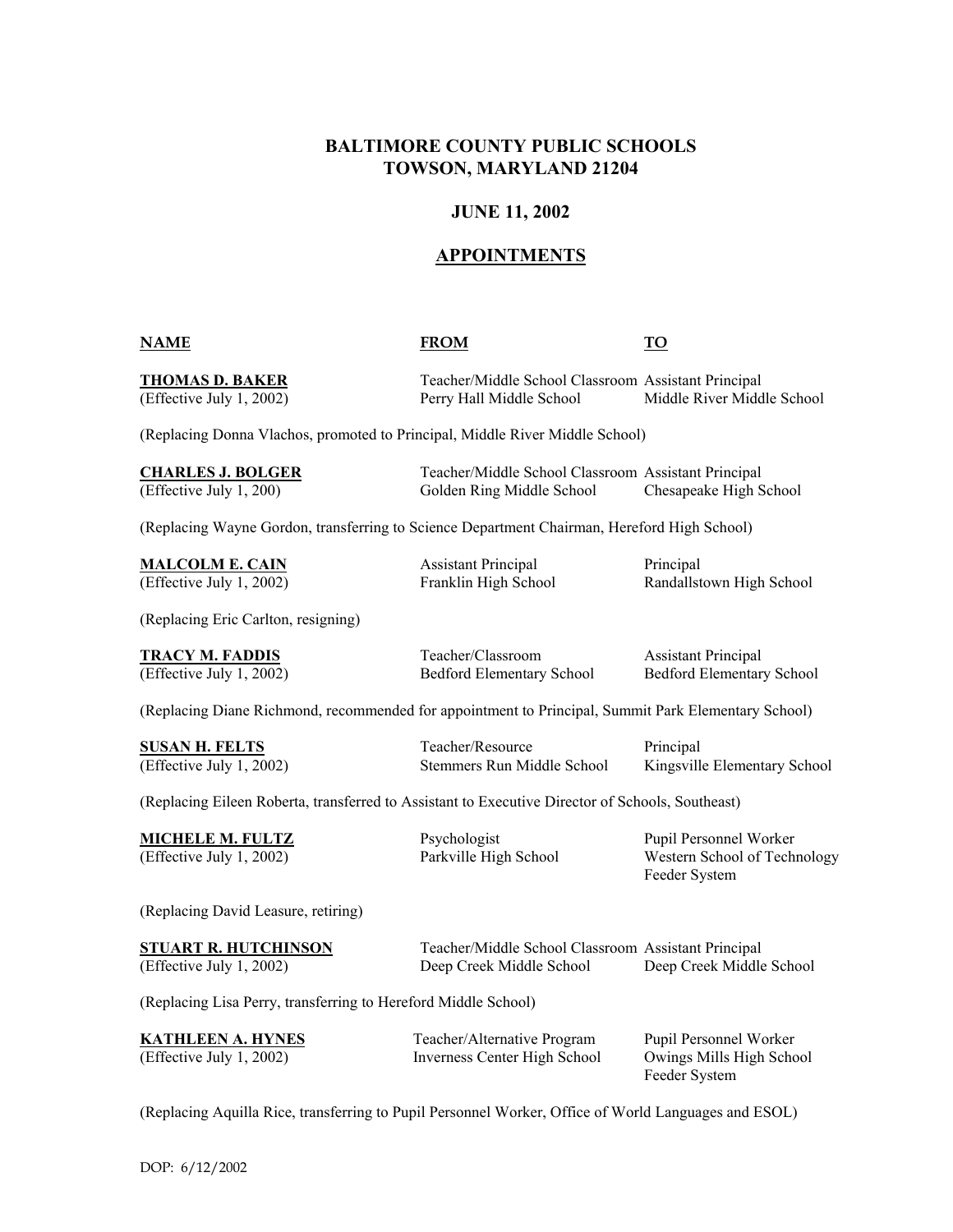| <b>MARGARET T. JOHNSON</b><br>(Effective July 1, 2002)                                         | <b>Assistant Principal</b><br>Eastern Technical High School                                    | Principal<br>Dundalk High School                                                      |  |  |  |
|------------------------------------------------------------------------------------------------|------------------------------------------------------------------------------------------------|---------------------------------------------------------------------------------------|--|--|--|
| (Replacing Kim Stephanic, resigning)                                                           |                                                                                                |                                                                                       |  |  |  |
| <b>MARY C. KRIEBEL</b><br>(Effective July 1, 2002)                                             | Teacher/Classroom<br>Carney Elementary School                                                  | <b>Assistant Principal</b><br>Carney Elementary School                                |  |  |  |
| (Replacing Juliette Hanks, retiring)                                                           |                                                                                                |                                                                                       |  |  |  |
| <b>KEVIN M. LINDSEY</b><br>(Effective July 1, 2002)                                            | <b>Assistant Principal</b><br>McCormick Elementary School                                      | Principal<br>McCormick Elementary School                                              |  |  |  |
|                                                                                                | (Replacing Susan Wilken, transferred to Assistant to Executive Director of Schools, Northeast) |                                                                                       |  |  |  |
| <b>ISETTA G. MELTON</b><br>(Effective July 1, 2002)                                            | Pupil Personnel Worker<br>Prince George's County<br><b>Public Schools</b>                      | Pupil Personnel Worker/<br>Project FACE Liaison<br>Office of Pupil Personnel Services |  |  |  |
| (New Position)                                                                                 |                                                                                                |                                                                                       |  |  |  |
| <b>JANET L. MOSSO</b><br>(Effective July 1, 2002)                                              | Principal/Acting Director<br>of Education<br>The Children's Guild, Inc.                        | <b>Assistant Principal</b><br>Ridge/Ruxton Center                                     |  |  |  |
| (Replacing Catalina McHenry, transferred to Franklin High School)                              |                                                                                                |                                                                                       |  |  |  |
| <b>DIANE L. RICHMOND</b><br>(Effective July 1, 2002)                                           | <b>Assistant Principal</b><br><b>Bedford Elementary School</b>                                 | Principal<br>Summit Park Elementary School                                            |  |  |  |
|                                                                                                | (Replacing Ilene Swirnow, transferred to Principal, Pikesville Middle School)                  |                                                                                       |  |  |  |
| <b>TIMOTHY P. RUALO</b><br>(Effective July 1, 2002)                                            | Teacher/Middle School Classroom Assistant Principal<br>Dundalk Middle School                   | Hereford Middle School                                                                |  |  |  |
| (Replacing Catherine Walrod, recommended for appointment to Principal, Hereford Middle School) |                                                                                                |                                                                                       |  |  |  |
| <b>CATHERINE L. SANTA CROCE</b><br>(Effective July 1, 2002)                                    | Teacher/Resource<br>Jacksonville Elementary School                                             | <b>Assistant Principal</b><br>Rogers Forge Elementary School                          |  |  |  |
| (Replacing Sara Brower, retiring)                                                              |                                                                                                |                                                                                       |  |  |  |
| <b>MARGARET D. SHOLL</b><br>(Effective July 1, 2002)                                           | <b>Assistant Principal</b><br>Arbutus Middle School                                            | Principal<br>Arbutus Middle School                                                    |  |  |  |
| (Replacing Linda Wilson, transferred to Assistant to Executive Director of Schools, Central)   |                                                                                                |                                                                                       |  |  |  |
| <b>CATHERINE P. WALROD</b><br>(Effective July 1, 2002)                                         | <b>Assistant Principal</b><br>Hereford Middle School                                           | Principal<br>Hereford Middle School                                                   |  |  |  |

(Replacing Faith Hermann, retiring)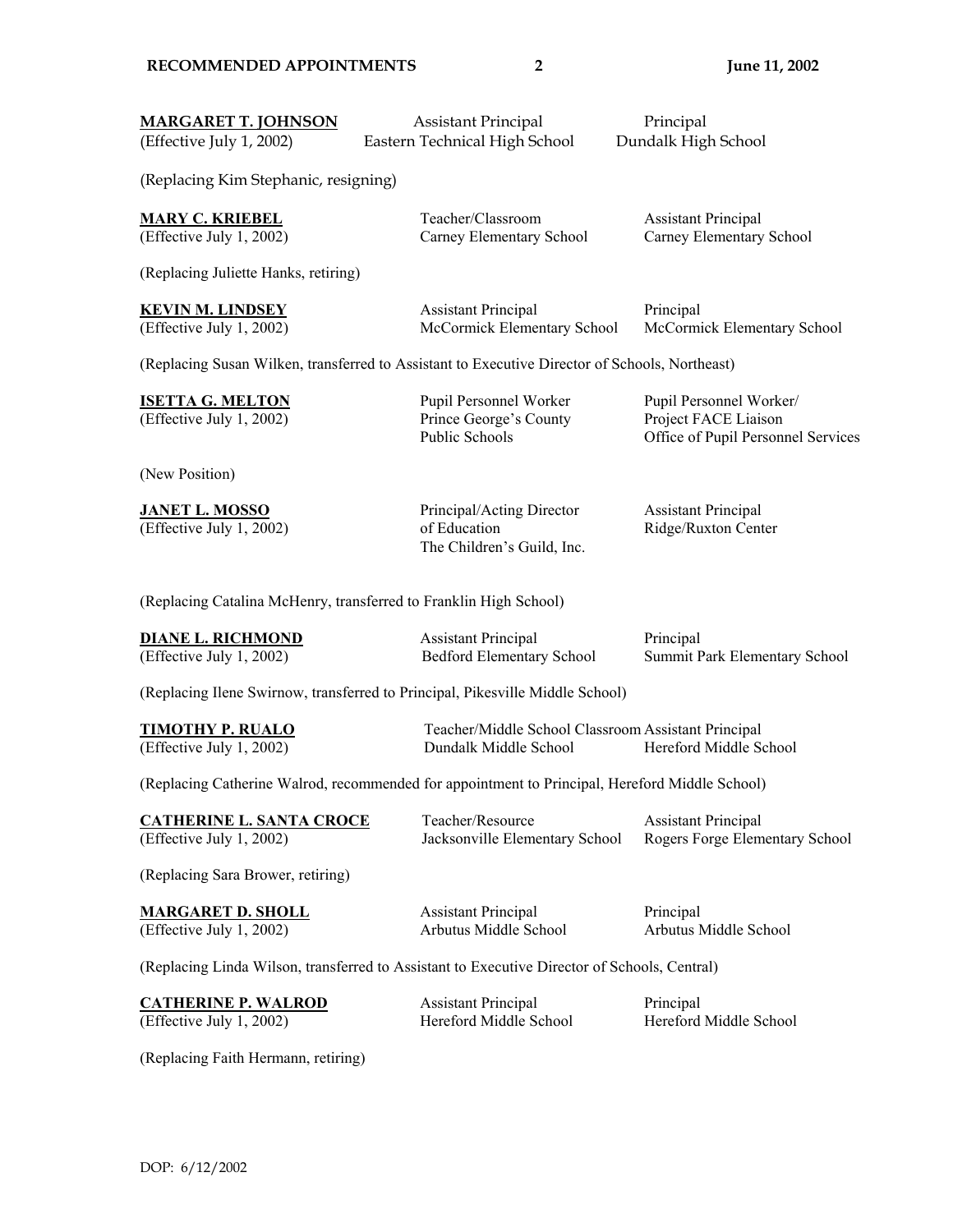### **RESCIND APPOINTMENT**

(Appointed 5/28/02)

### **NAME FROM TO**

**STEPHANIE L. SAVICK** Teacher/Middle School Classroom Assistant Principal (Effective July 1, 2002) Deer Park Middle Magnet School Deer Park Middle

Magnet and the Magnet of the Magnet of the Magnet of the Magnet of the Magnet of the Magnet of the Magnet of the Magnet of the Magnet of the Magnet of the Magnet of the Magnet of the Magnet of the Magnet of the Magnet of t

# **ADDENDUM**

## **NAME FROM TO**

**LISA F. WILSON** Assistant Principal Principal Principal

(Effective July 1, 2002) Westowne Elementary School Middleborough Elementary School

(Replacing Celeste Klima, resigning)